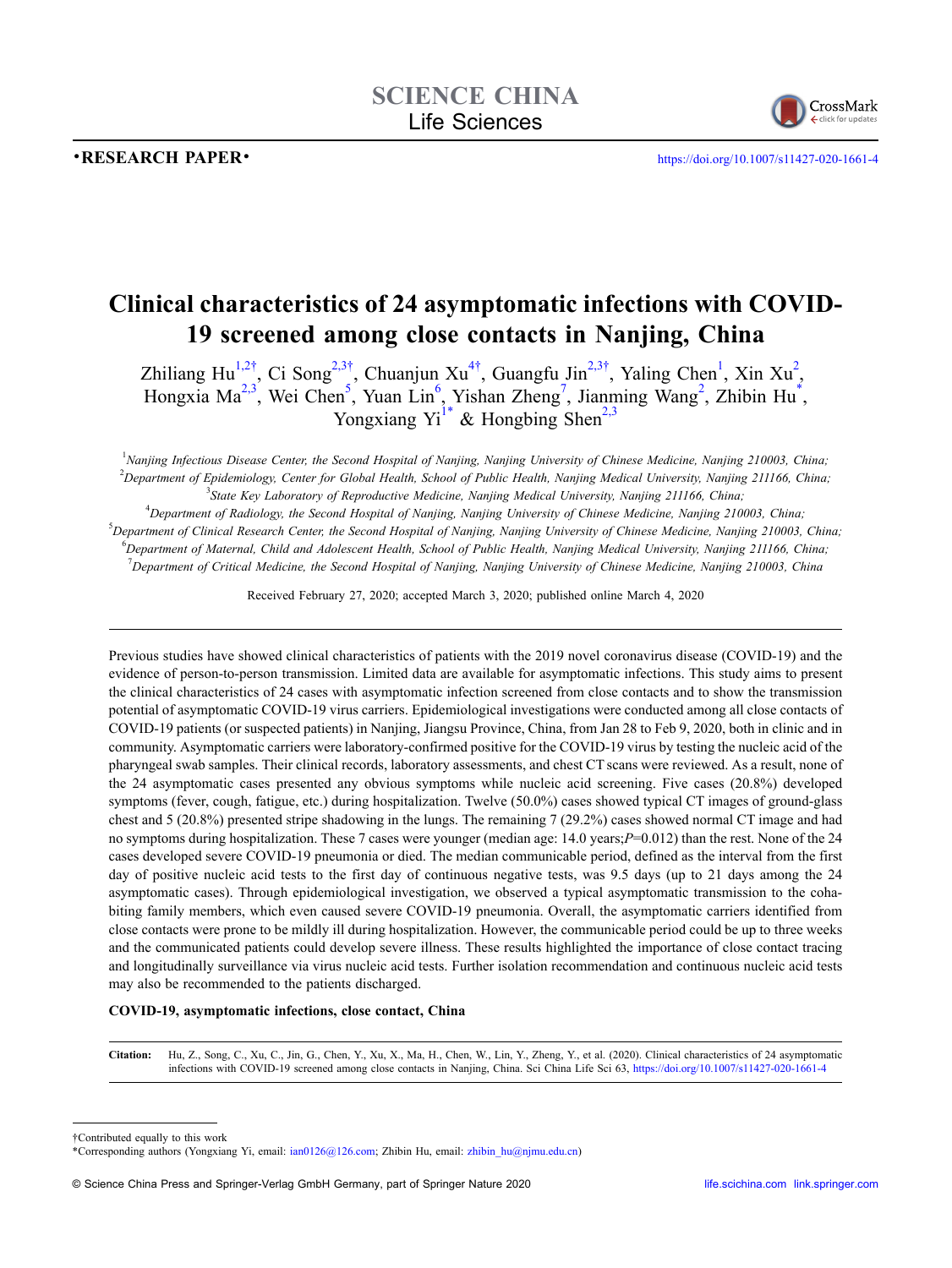# **INTRODUCTION**

The epidemic of the 2019 novel coronavirus disease (COV-ID-19) infections that developed in Wuhan, Hubei Province has spread to other provinces in China. As of 16 February 2020, 51,857 patients with COVID-2019 have been reported and 1,121 deaths were confirmed in China [\(Ding et al.,](#page-5-0) [2020](#page-5-0)). To date, accumulated evidence has indicated personto-person transmission both in hospital and family settings ([Chan et al., 2020;](#page-5-1) [Guan et al., 2020](#page-5-2); [Phan et al., 2020](#page-5-3); [Wu et](#page-5-4) [al., 2020;](#page-5-4) [Yang et al., 2020\)](#page-5-5). Since January 23, 2020, the source city was locked down to suppress the spread of the disease; however, the massive human movement during the traditional Chinese New Year holidays might have fueled the spread of the disease. At present, there were at least 10,000 cases in other provinces, mostly identified through symptoms plus recent travel history to Hubei province, China.

Genetic analysis of COVID-19 revealed that the virus was similar to severe acute respiratory syndrome coronavirus (SARS-CoV) ([Lu et al., 2020](#page-5-6)). Unlike SARS-CoV, transmission of COVID-19 occurs during the prodromal period when those infected are mildly ill, and carry on usual activities, which contributes to the spread of infection [\(Hey](#page-5-7)[mann and Shindo, 2020](#page-5-7); [Zou et al., 2020\)](#page-5-8). According to the report on "Diamond Princess", among the 1,723 tested travelers, 189 asymptomatic individuals were positive for the COVID-19 virus as of 17 February 2020 [\(Wikipedia, 2020\)](#page-5-9), which indicated that a large number of asymptomatic carriers and mild patients remain undiscovered in the community. It is crucial to identify and isolate asymptomatic carriers and mild patients in order to contain the outbreaks in later stages.

Here, we conducted an epidemiological investigation among close contacts of COVID-19 patients in Nanjing, Jiangsu Province, China and identified 24 asymptomatic carriers. We sought to delineate the clinical characteristics and the transmission potential of asymptomatic infections.

# **RESULT**

# **Demographic characteristics**

The demographic characteristics of the 24 asymptomatic cases are shown in Table S1 in Supporting Information. None of the cases were healthcare workers and 8 (33.3%) had a history of recent travel to Hubei (Case 1 and 5 were residents of Hubei (marked with blue arrows), Case 3, 4, 6, 9, 13 and 17 have travelled to Hubei (marked with blue boxes), and the period in Hubei might be the suspected contact time. The suspected contact time of other cases who stay in Nanjing was marked with gray boxes according to the epidemiological investigation). The diagnosis date of each case showed that the number of cases who have been to Hubei decreased since Jan 28, 2020 (Figure S1 in Supporting Information). Individuals of all ages were involved in the COVID-19 asymptomatic infection with age ranging from 5 to 95 years old (median: 32.5 years), whereas 20.8% (5/24) of the cases were aged below 15 years. Eight cases (33.3%) were males. Two cases had a history of smoking (Case 1 and Case 13), and 2 were diagnosed with diabetes and hypertension (Case 8 and Case 13).

# **Symptoms**

Five cases (Case 2, 4, 5, 6, and 10, [Figure 1](#page-2-0)) had symptoms during hospitalization. All the five cases developed fever without chills, with body temperatures fluctuating from 36.5°C to 38.0°C, but none presented high fever (body temperature >39°C). Cases 4, 6 and 10 were free of other symptoms. Case 2 also had cough, fatigue and nasal congestion, and Case 5 presented cough, fatigue, dizziness and arthralgia. Several cases also occurred transient symptoms during hospitalization, including fever with chills (Case 8), diarrhea (Case 21 and 22) and rashes (Case 16 and 18), that were discussed by clinical expert panel and considered as an infusion reaction of intravenous immunoglobulin, side effects of lopinavir/ritonavir and darunavir/cobicistat, respectively; and were therefore not grouped as cases with symptoms caused by COVID-19.

### **Radiologic and laboratory findings**

On admission, all 24 cases had a chest CT scan. Twelve (50.0%) cases showed typical findings of chest CT images of ground-glass or patchy shadows in the lungs (Figure S2 in Supporting Information). Five (20.8%) cases showed stripe shadows in lungs, an atypical image finding. CT scans of the rest 7 (29.2%) cases showed normal images. Four (16.7%) of the 24 cases had lymphopenia  $(<0.8\times10^9$  cells/L) on admission. Leukopenia was also observed in 4 cases. Elevated levels of alanine aminotransferase, aspartate aminotransferase, creatine kinase, C-reactive protein and D-dimer were uncommon (Table S1 in Supporting Information). During hospitalization, Case 2 and Case 5 developed leukopenia. Seven cases presented an elevated level of serum lactose dehydrogenase, among whom 3 were accompanied with an increased level of C-reactive protein (Figure S3 in Supporting Information).

## **Treatment and clinical outcome**

Antiviral therapy was given to 21 cases (87.5%) as initiated therapy, in which, one case also received antibiotics therapy, antifungal therapy plus immunoglobin therapy; and immunoglobin therapy was also given to 2 cases. All these cases were treated with interferon atomization. None of the cases developed severe pneumonia, requiring systemic cor-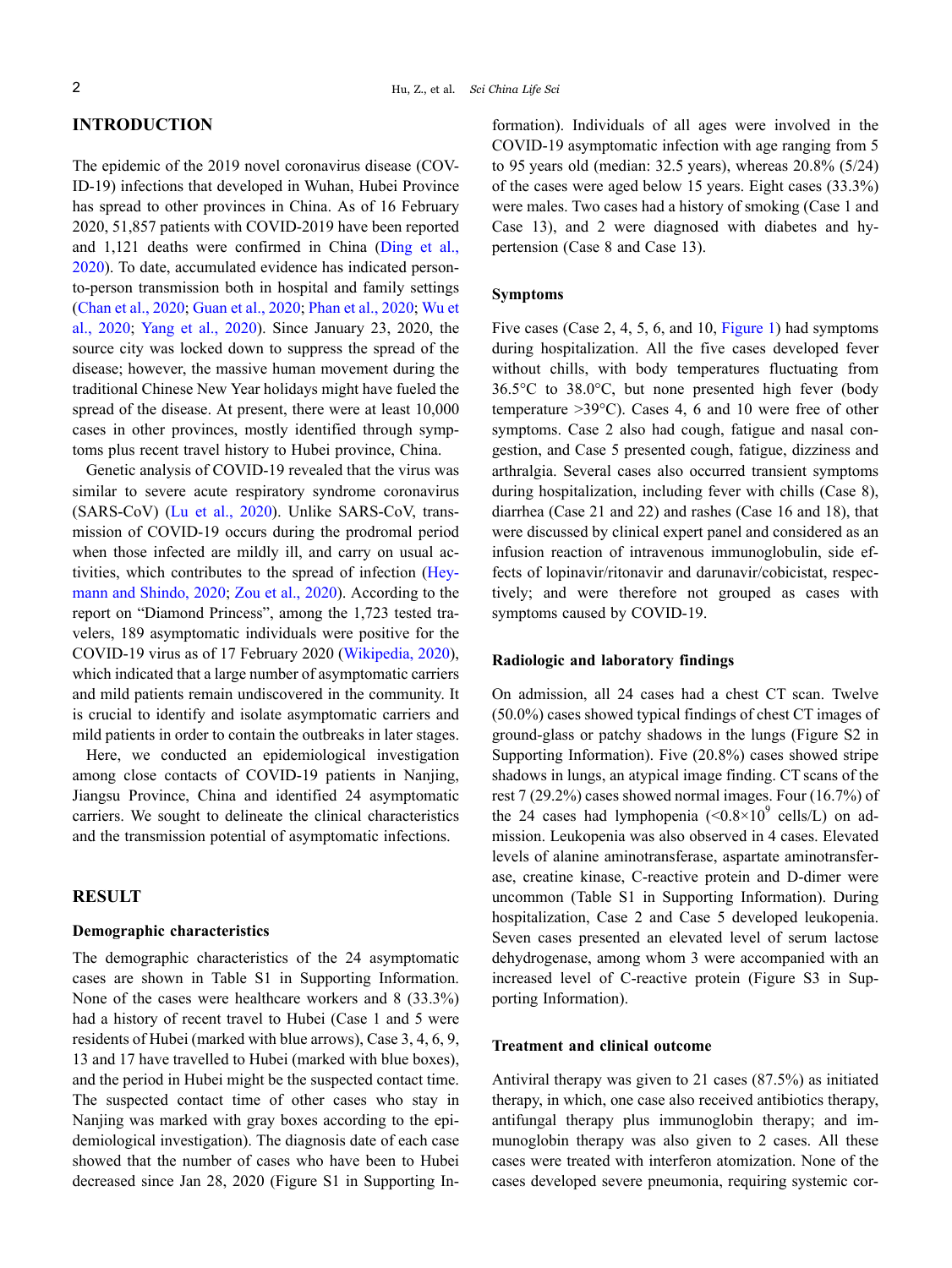

<span id="page-2-0"></span>[Figure 1](#page-2-0) The epidemiological and clinical characteristic of the 24 asymptomatic infections with COVID-19 screened among close contacts. The cases were successively listed according to the date of diagnosis. Date of diagnosis was defined as origin point, the contact history was reviewed; abnormal blood test and CT image upon admission were listed; and symptom and nucleic acid test were recorded during hospitalization.

ticosteroids treatment, mechanical ventilation, or admission to ICU, and none died (Table S1 in Supporting Information). As of Feb 18, 2020, a total of 18 cases (75.0%) had the virus cleared (2 continuous negatives of nucleic acid tests), among whom 9 cases were discharged from the hospital while the rest 9 were kept in hospital for further observation. Six cases (Case 3, 8, 13, 16, 19 and 23) had nucleic acid tests reversed to positive after one negative result. Of particular concern, Case18 showed positive again even after the continuous negative of nucleic acid tests. Five cases (Case 7, 9, 11, 14 and 24) had the virus cleared within a short time. The communicable period, defined as the interval from the first day of positive nucleic acid tests to the first day of continuous negative tests, ranged from 1 to 21 days (median: 9.5 days, IQR, 3.5–13.0 days, Figure S4 in Supporting Information, Table S1 in Supporting Information). Due to the censored data of 6 cases and the indeterminate date of the exact first infection, the communicable period was underestimated.

# **The characteristics of asymptomatic plus CT normal patients**

We found that 7 (29.2%) cases had normal CT images and no symptoms during hospitalization. As compared with other cases, these 7 cases were younger (median, 14.0; *P*=0.012) (Table S2 in Supporting Information). There were no differences in other characteristics between these 2 groups, possibly due to the limited sample size. The blood test of these 7 cases showed no obvious abnormity. The median communicable period of the 7 patients was 4.0 days (IQR,  $2.0 - 15.0$ ).

# **The transmission evidence of the asymptomatic COVID-19 carrier-the family-based transmission of Case 13**

We reviewed the medical records and epidemiological history of each case and of their family members if they were admitted in hospital for confirmed or suspected COVID-19 infection. In the family of Case 13, Relative 1 (wife of Case 13) first visited the hospital ([Figure 2\)](#page-4-0). Relative 1, a 64-yearold otherwise healthy woman, developed fever (the highest temperature was 38.7°C), cough, fatigue and vomiting on Jan 30, 2020. Three days later (Feb 2, 2020), she visited the hospital and was tested positive for the COVID-19 virus. Then, epidemiological investigations and nucleic acid tests were conducted on her son (Relative 2), daughter-in-law (Relative 3) and Case 13. Relative 2 and 3 had developed respiratory symptoms before investigation and were demonstrated positive for the COVID-19 virus. Nucleic acid test was also positive for Case 13, but he had no symptoms during admission. Through epidemiological investigation, Case 13 admitted his travel history to the city of Huanggang, Hubei province on Jan 19–20, 2020. Relative 1, 2 and 3 are all local Nanjing residents and denied the history of contact with any confirmed or suspected COVID-19 patient, except for Case 13, in the recent 14 days. During hospitalization, Case 13 had no symptoms but remained positive for the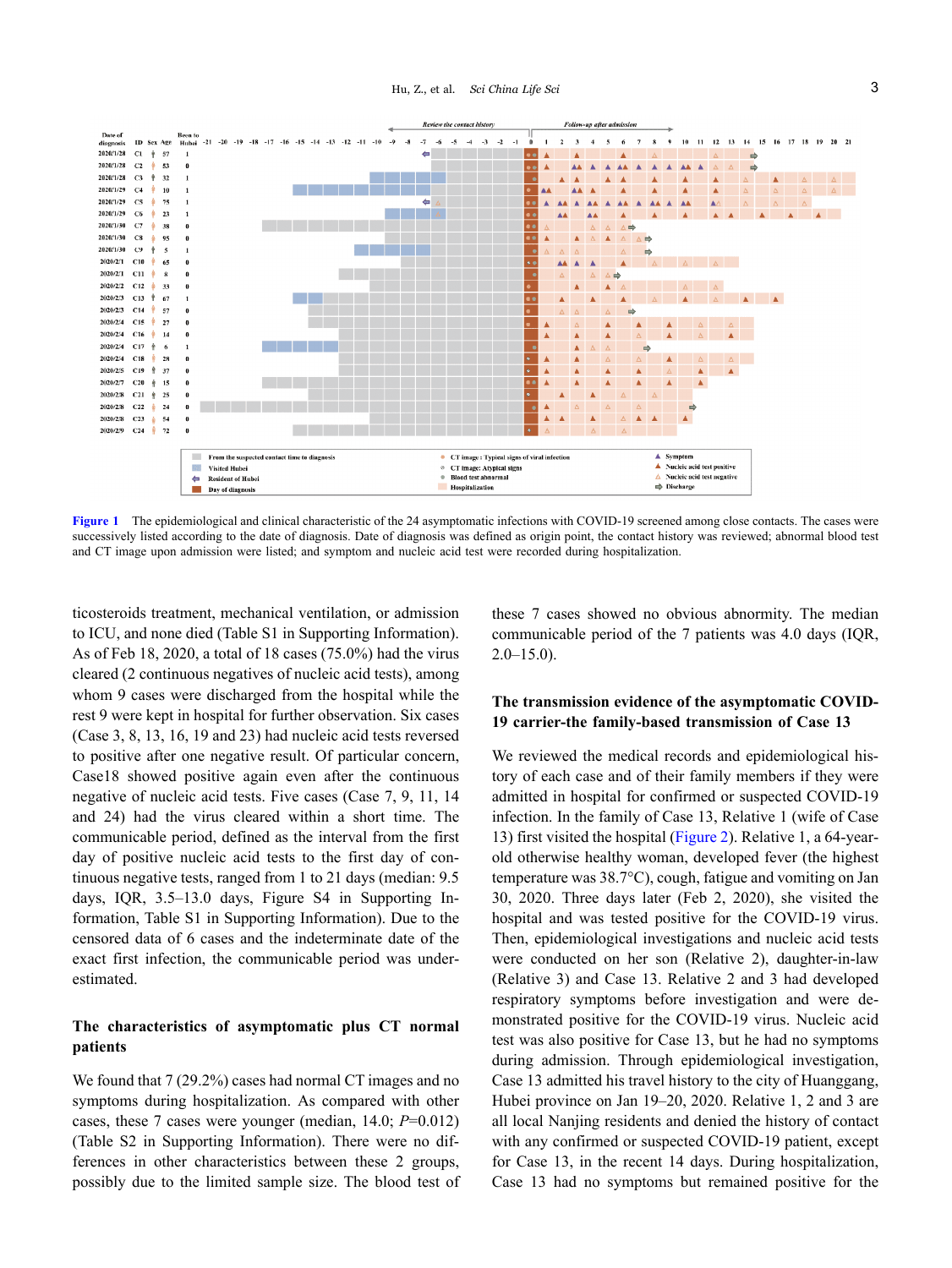COVID-19 virus till Feb 18, 2020, which indicated that the communicable period could be as long as 29 days (from Jan 21 to Feb 18, 2020). Among the 3 infected family members, Relative 1 developed severe COVID-19 pneumonia and was admitted to the ICU on Feb 6, 2020. Relative 2 and 3 cleared the virus on Feb 18, 2020. In brief, Case 13, an asymptomatic COVID-19 carriers transmitted the virus to his cohabiting family members, and 1 of the infected individuals developed severe COVID-19 pneumonia and was admitted to ICU.

# **DISCUSSION**

In the present study, we provided epidemiological and clinical data of 24 asymptomatic COVID-19 infections identified from the screening of close contacts in Nanjing, Jiangsu Province. These asymptomatic cases were mildly ill as compared to those previously reported in Wuhan, Hubei ([Guan et al., 2020](#page-5-2); [Huang et al., 2020](#page-5-10); [Zhang et al., 2020\)](#page-5-11). None of the 24 cases developed severe pneumonia as of Feb18, 2020, and only 5 cases showed typical symptoms during hospitalization. Similar to previous studies [\(Chang et](#page-5-12) [al., 2020](#page-5-12); [Huang et al., 2020\)](#page-5-10), fever, cough and fatigue were the main symptoms. Lymphopenia and leukopenia, previously associated with disease severity [\(Chen et al., 2020;](#page-5-13) [Guan et al., 2020;](#page-5-2) [Huang et al., 2020](#page-5-10)), were uncommon in the asymptomatic cases of the present study. Interestingly, we found that young cases (<15 years old) were prone to be asymptomatic even during hospitalization and to have a normal CT image, which partially suggested that nucleic acid testing would be crucial to identify asymptomatic infections in young close contacts.

Notably, we provided evidence for transmission from an asymptomatic infector to close contacts that led to severe COVID-19 pneumonia. These findings indicate that asymptomatic carriers can result in person-to-person transmission and should be considered a source of COVID-19 infection. It is also implicated by the report of the "Diamond Princess" that large numbers of asymptomatic or mild patients might have been hiding in the community. Therefore, it is of great public health significance to strictly monitor close contacts via multiple nucleic acid screenings to contain potential outbreaks. Of particular, since massive movement returning to the work place and the school is in progress, active contact tracing and strict health monitoring should remain an important strategy in China, or worldwide. Guidance of self-protection, active isolation of close contacts (either at home or centralized) should be continuously highlighted. Isolation and multiple virus nucleic acid detections are also recommended for discharged COVID-19 patients.

Our study was conducted in Nanjing, a city with adequate medications and public health interventions. The included cases were identified from systematic screening of the close contacts of COVID-19 patients (or suspected patients) both in clinic and in community. All asymptomatic carriers were admitted to and treated in the Second Hospital of Nanjing, and therefore the study population has strong representativeness of the whole city. We collected the contact history and followed longitudinal nucleic acid tests of the close contacts during their hospitalization, which provided a relatively reliable communicable period of asymptomatic cases. However, it is notable that the real communicable period was longer than calculated, due to the censored data of 6 patients and the indeterminate date of the exact first infection. Secondly, our study was conducted in Nanjing, and the results might not be generalizable to other areas in China. Thirdly, there is still a possibility of missing carriers when screening from close contacts using the pharyngeal swab specimens. At last, this study is limited by the small sample size and lack of data on nucleic acid tests before the diagnosis date. Large-scale multicenter studies are needed to verify our findings.

# **MATERIALS AND METHODS**

#### **Study design and patient**

All screening-identified asymptomatic COVID-19 cases in Nanjing were admitted to the Second Hospital of Nanjing, the only hospital to admit for COVID-19 patients of the city, from Jan 28 to Feb 9, 2020. We retrospectively reviewed documents on epidemiological investigation and medical records. Asymptomatic carriers were screened from close contacts both in clinic and in community. Close contacts were defined as: 1) cohabiting family members of the COVID-19 patient or suspected patient; or 2) individuals who were exposed to the COVID-19 patient within 2 meters for more than 1 hour within 2 days before the symptom onset of the patient. Nucleic acid test was performed on the same day when the contacts were tracked. The asymptomatic COVID-19 cases here were defined as cases who were tested for COVID-19 nucleic acid positive, but without symptoms while screening. Actually, among the 24 cases, only 19 cases have not developed symptoms during hospitalization. This study was reviewed and approved by the Medical Ethical Committee of Second Hospital of Nanjing (approval number 2020-LS-ky003). Written informed consent was obtained from each enrolled patient.

# **Data source**

Upon admission, detailed contact history of each case was collected, including their travel history in Hubei, the date/ time of suspected contact, the symptom onset after contacting with the confirmed patient, and information of other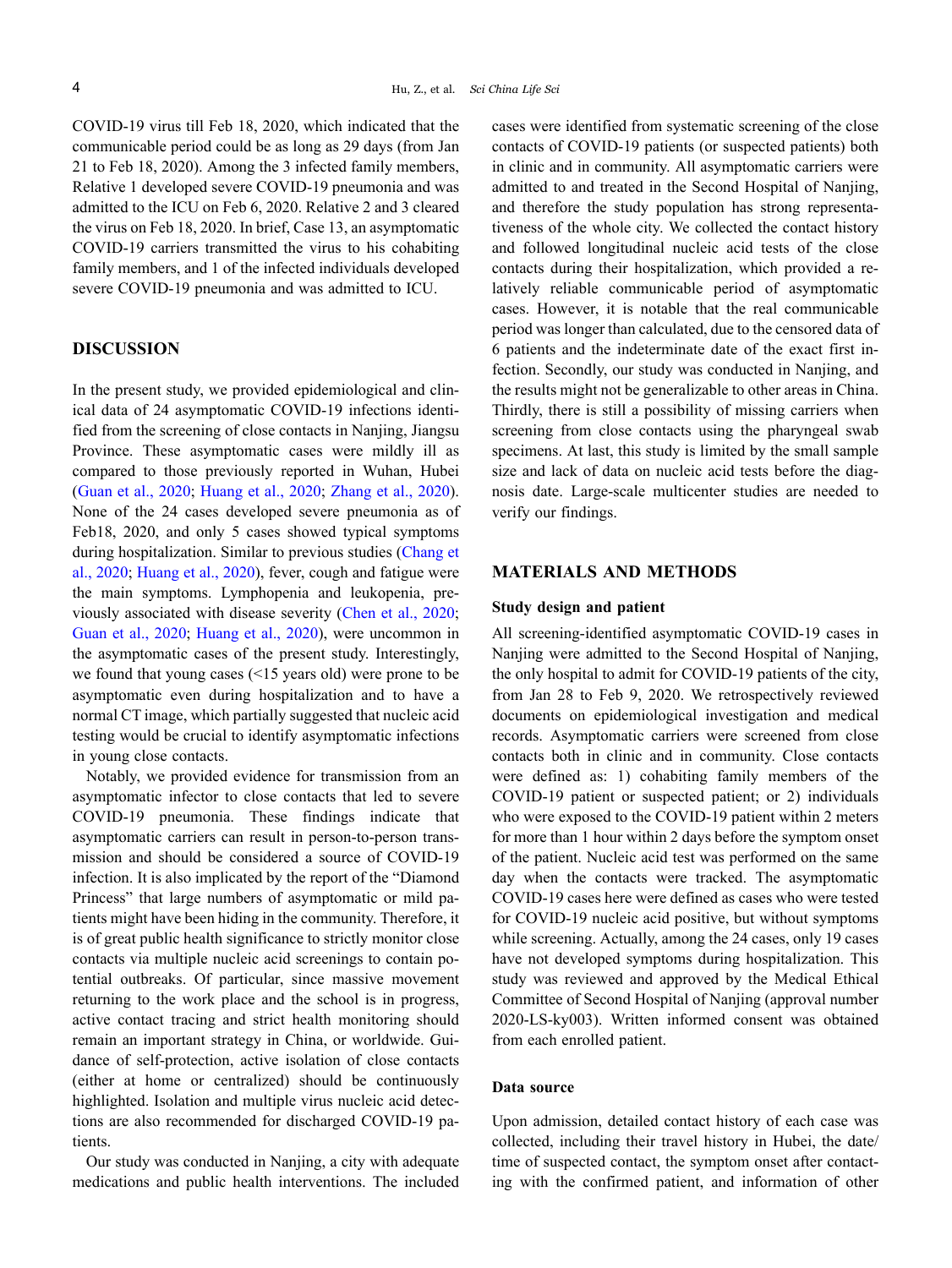

<span id="page-4-0"></span>**[Figure 2](#page-4-0)** The transmission evidence from an asymptomatic COVID-19 carrier to his cohabited family members, and his wife admitted to the ICU after being infected.

family members. History of smoking and coexisting disorders was also collected.

For each case, computed tomography (CT) was performed upon admission. Laboratory assessments include whole blood count, blood chemistry, coagulation test, liver and renal function, electrolytes, C-reactive protein, procalcitonin, lactate dehydrogenase and creatine kinase. Pharyngeal swab specimens were collected on admission day and every other day thereafter for the COVID-19 virus test. All samples were processed simultaneously at the Department of Clinical Laboratory of Second Hospital of Nanjing. The symptoms presented on each case during their hospitalization were recorded in this study, including fever, cough, nasal congestion, dizziness, fatigue, arthralgia, etc. The virus clearance was defined as 2 continuous negatives of nucleic acid tests.

#### **Laboratory Nucleic Acid Test**

Pharyngeal swab specimens, as described above, were tested for COVID-19 by using qRT-PCR kits (BGI Genomics, Beijing, China) recommended by the Chinese Center for Disease Control and Prevention (CDC) following WHO guidelines (China, 2020). The total nucleic acids were isolated from 200 μL virus preservation solution containing throat swabs through automatic nucleic acid extraction system (BioPerfectus technologies company). The primers and probe set for open reading frame1ab (*ORF1 ab)* were as follows: forward primer 5′-AGAAGATTGGTTAGATG-

ATGATAGT-3′; reverse primer 5′-TTCCATCTCTAATT-GAGGTTGAACC-3′; and probe 5′-FAM-TCCTCAC-TGCCGTCTTGTTGACCA- BHQ1-3′. The human GAPDH gene was used as an internal control (forward primer 5′- TCAAGAAGGTGGTGAAGCAGG-3′; reverse primer 5′- CAGCGTCAAAGGTGGAGGAGT-3′; probe 5′-VIC-CCTCAAGGGCATCCTGGGCTACACTBHQ1-3′).

### **Statistical analysis**

Continuous variables were expressed as the medians and interquartile ranges (IQR). Categorical variables were summarized as the counts and percentages in each category. Wilcoxon rank-sum tests were applied to continuous variables, and Fisher's exact tests were used for categorical variables. All analyses were conducted with STATA/SE 14.0.

This work was reviewed and approved by the Medical Ethical Committee of Second Hospital of Nanjing (approval number 2020-LS-ky003). Written informed consent was obtained from each enrolled patient.

**Compliance and ethics** *The author(s) declare that they have no conflict of interest.*

**Acknowledgements** *The authors would like to thank the patients and the supporting staff in this study. This work was supported by the project of Jiangsu province medical youth talent (QNRC2016059), Nanjing medical science and technique development foundation (ZKX17040 and YKK18153),*